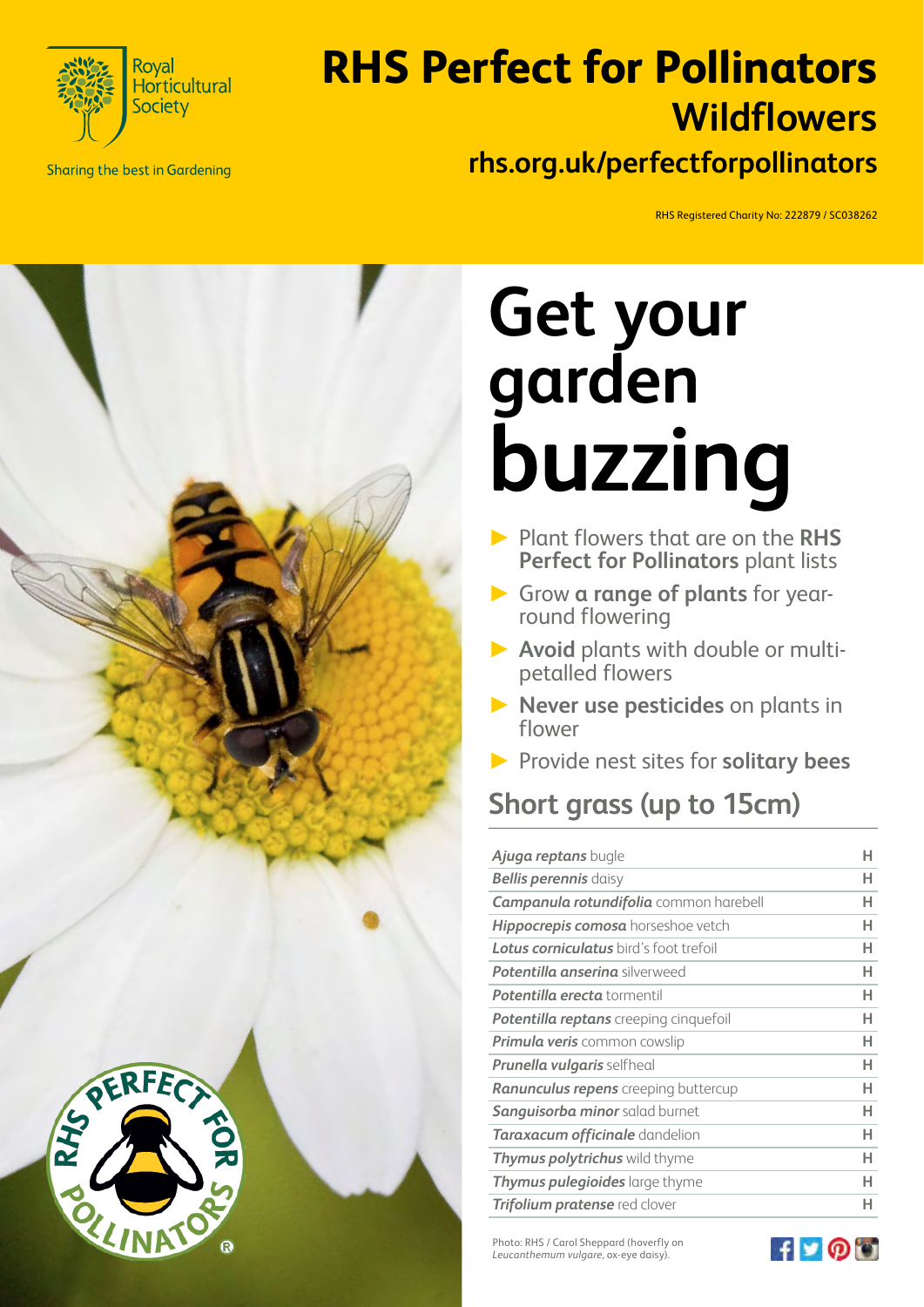

**Photo: RHS / Carol Sheppard (brimstone butterfly on purple loosestrife,** *Lythrum salicaria***).** 

| <b>Trifolium repens</b> white clover    |  |
|-----------------------------------------|--|
| Veronica chamaedrys germander speedwell |  |

#### **Hedges, shrub borders and woodland edges**

| Acer campestre field maple                               | S or T |
|----------------------------------------------------------|--------|
| Alliaria petiolata garlic mustard                        | Bi     |
| <b>Allium ursinum</b> ramsons                            | в      |
| <b>Aquilegia vulgaris columbine</b>                      | н      |
| <b>Ballota nigra</b> black horehound                     | н      |
| <b>Berberis vulgaris</b> barberry <b>t</b>               | ς      |
| <b>Bryonia dioica</b> white bryony                       | H/C    |
| <b>Buxus sempervirens</b> common box                     | S      |
| <b>Campanula trachelium</b> nettle-leaved bellflower     | н      |
| <b>Clematis vitalba</b> old man's beard, traveller's joy |        |
|                                                          |        |

| Clinopodium vulgare wild basil             | H.                  |
|--------------------------------------------|---------------------|
| <b>Cornus sanguinea</b> common dogwood     | S                   |
| <b>Crataegus monogyna</b> common hawthorn  | S or T              |
| Cytisus scoparius common broom             | S                   |
| Digitalis purpurea common foxglove         | Bi                  |
| <b>Euonymus europaeus</b> spindle          | S                   |
| Fragaria vesca wild strawberry             | H.                  |
| Frangula alnus alder buckthorn             | S                   |
| Galium mollugo hedge bedstraw              | H.                  |
| Galium odoratum sweet woodruff             | н                   |
| Galium verum lady's bedstraw               | H.                  |
| Geranium robertianum herb robert           | A/Bi                |
| <b>Geum urbanum</b> wood avens             | н.                  |
| Hedera helix common ivy                    | C                   |
| Helleborus foetidus stinking hellebore     | H.                  |
| Hyacinthoides non-scripta bluebell         | B                   |
| Ilex aquifolium common holly               | т                   |
| <b>Lamium album</b> white deadnettle       | н                   |
| Lamium galeobdolon yellow archangel        | н.                  |
| Ligustrum vulgare wild privet              | S                   |
| Lonicera periclymenum common honeysuckle   | C                   |
| Malus sylvestris crab apple                | T                   |
| Malva sylvestris common mallow             | н                   |
| Myosotis sylvatica wood forget-me-not      | н                   |
| Primula vulgaris primrose                  | н.                  |
| Prunus avium wild cherry, gean             | Т                   |
| <b>Prunus padus</b> bird cherry            | т                   |
| Prunus spinosa blackthorn, sloe            | S                   |
| Ranunculus ficaria lesser celandine        | н.                  |
| Rhamnus catharticus purging buckthorn      | S                   |
| Rosa canina dog rose                       | S                   |
| Rosa rubiginosa sweet briar                | S                   |
| <b>Rubus fruticosus</b> blackberry         | S                   |
| <b>Salix atrocinerea</b> grey willow       | S - male forms best |
| <b>Salix caprea</b> goat willow            | S - male forms best |
| Sanicula europaea sanicle                  | н                   |
| Sedum telephium orpine                     | H.                  |
| Silene dioica red campion                  | н                   |
| Silene latifolia subsp. alba white campion | H.                  |
| Smyrnium olusatrum alexanders t            | Bi                  |
| <b>Sorbus aria</b> common whitebeam        | т                   |
| Sorbus aucuparia rowan, mountain ash       | т                   |
| <b>Sorbus torminalis</b> wild service tree | т                   |
| <b>Stachys officinalis betony</b>          | н                   |
| Stellaria holostea greater stitchwort      | H.                  |

**Natural England states**: You can legally collect small quantities of wildflower seed for your own use, but you must get permission from the land's owner, tenant or other authority, as necessary. Although seed-collecting is allowed, you should not dig up native plants – many rare species are protected by law. You can collect seed of even rare plants, but cannot sell / trade seed or progeny.

**Key to codes: T** tree **S** shrub **C** climber **B** bulb / corm **A** annual **Bi** biennial **H** herbaceous perennial **†** denotes an archaeophyte (a naturalised plant introduced before 1500)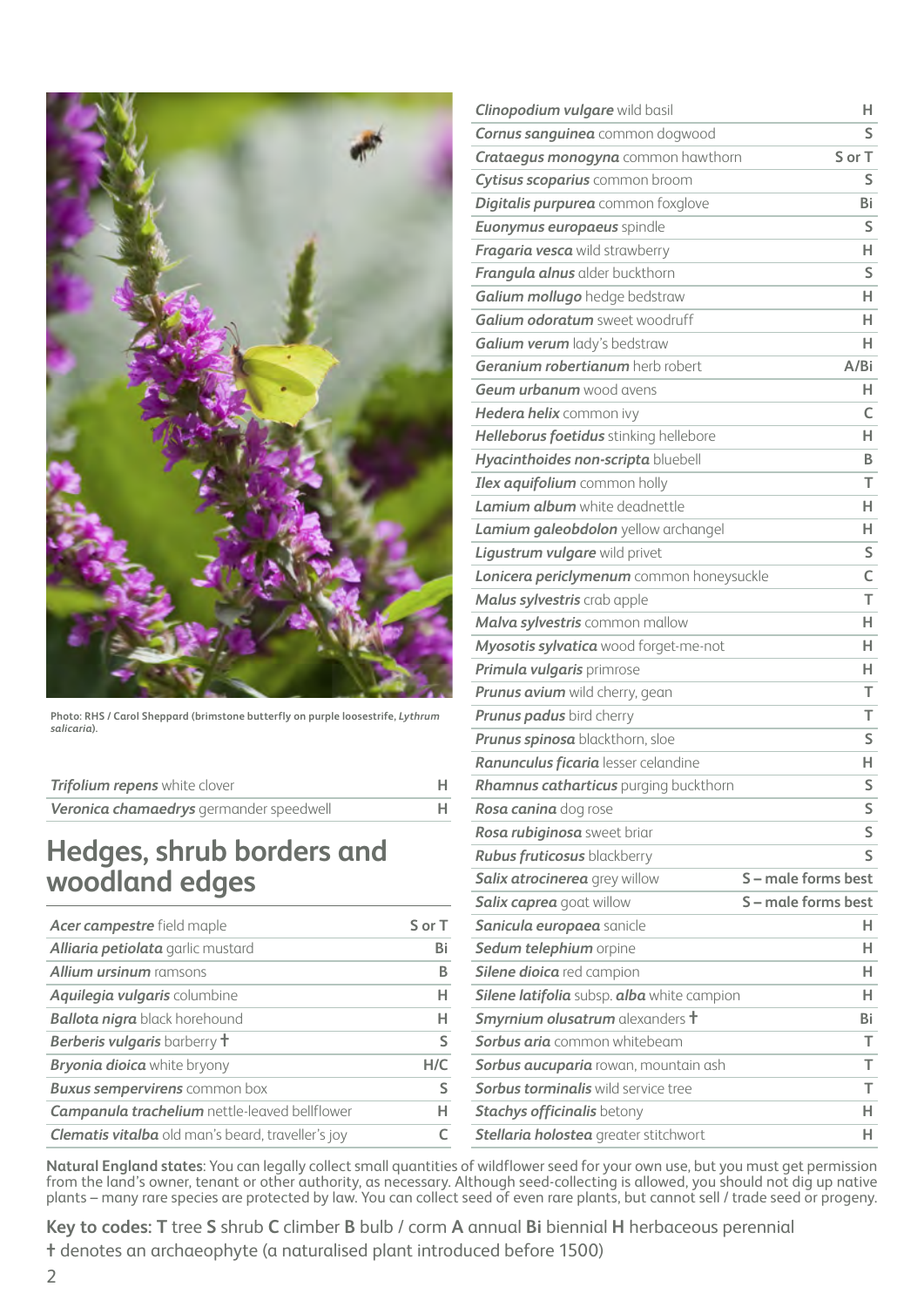| <b>Symphytum officinale</b> common comfrey    |  |
|-----------------------------------------------|--|
| Teucrium scorodonia wood sage                 |  |
| <b>Tilia cordata</b> small-leaved lime        |  |
| <b>Viburnum lantana</b> common wayfaring tree |  |
| Viburnum opulus guelder rose                  |  |
| <b>Vicia cracca</b> common tufted vetch       |  |
| Vicia sativa common vetch                     |  |

# **Disturbed ground**

| Agrostemma githago corncockle t                      | A         |
|------------------------------------------------------|-----------|
| <b>Anchusa arvensis</b> bugloss <b>t</b>             | A         |
| <b>Anthemis arvensis</b> corn chamomile <b>t</b>     | A         |
| Anthemis cotula stinking chamomile t                 | A         |
| <b>Centaurea cyanus</b> cornflower t                 | A         |
| <b>Cichorium intybus</b> chicory <b>t</b>            | н         |
| Dipsacus fullonum common teasel                      | <b>Bi</b> |
| <b>Echium vulgare</b> viper's bugloss                | <b>Bi</b> |
| Glebionis segetum corn marigold t                    | A         |
| Iberis amara wild candytuft                          | A         |
| Lamium amplexicaule henbit deadnettle t              | A         |
| <b>Matricaria recutita</b> scented mayweed $\dagger$ | Δ         |
| Mentha arvensis corn mint                            | н         |
| Myosotis arvensis field forget-me-not t              | A/H       |
| <b>Onopordum acanthium</b> cotton thistle <b>t</b>   | Bi        |
| <b>Papaver dubium</b> long-headed poppy <b>t</b>     | $\Delta$  |
| Papaver rhoeas common poppy t                        | A         |
| Sinapis arvensis charlock t                          | A         |
| Sonchus arvensis perennial sowthistle                | н         |
| Tussilago farfara coltsfoot                          | н         |
| Verbascum thapsus great mullein                      | Bi        |
|                                                      |           |

#### **Flower beds**

| <b>Calluna vulgaris</b> heather, ling    |  |
|------------------------------------------|--|
| <b>Erica ciliaris</b> Dorset heath       |  |
| <b>Erica cinerea</b> bell heather        |  |
| <b>Erica tetralix</b> cross-leaved heath |  |

## **Long grass (above 50cm)**

| <b>Arctium minus</b> lesser burdock           |    |
|-----------------------------------------------|----|
| <b>Carduus crispus</b> welted thistle         | Ri |
| <b>Carduus nutans</b> musk thistle            | Ri |
| Chamaenerion angustifolium rosebay willowherb |    |



**Photo: RHS / Jim Wileman (bumblebee on red campion,**  *Silene dioica***).**

| <b>Cirsium arvense</b> creeping thistle              | н    |
|------------------------------------------------------|------|
| <b>Cirsium vulgare</b> spear thistle                 | Bi   |
| <b>Conopodium majus</b> pignut                       | н    |
| Cynoglossum officinale hound's tonque                | н    |
| <b>Daucus carota</b> wild carrot                     | Bi   |
| <b>Geranium pratense</b> meadow cranesbill           | н    |
| <b>Heracleum sphondylium</b> hogweed                 | Bi   |
| <b>Hypericum perforatum</b> perforate St John's wort | н    |
| <b>Knautia arvensis</b> field scabious               | н    |
| <b>Lathyrus pratensis</b> meadow vetchling           | н    |
| <b>Pastinaca sativa</b> wild parsnip                 | Bi   |
| Succisa pratensis devil's bit scabious               | н    |
| <b>Tanacetum vulgare</b> tansy <b>t</b>              | н    |
| <b>Thalictrum flavum</b> meadow rue                  | н    |
| <b>Tragopogon pratensis</b> goat's beard             | Bi   |
| Verbascum nigrum dark mullein                        | Bi/H |

#### **Medium height grass (up to 50cm)**

| Achillea millefolium common yarrow  |  |
|-------------------------------------|--|
| <b>Achillea ptarmica</b> sneezewort |  |
| Agrimonia eupatoria agrimony        |  |
| Anthyllis vulneraria kidney vetch   |  |
| Armeria maritima thrift, sea pink   |  |

**Natural England states**: You can legally collect small quantities of wildflower seed for your own use, but you must get permission from the land's owner, tenant or other authority, as necessary. Although seed-collecting is allowed, you should not dig up native plants – many rare species are protected by law. You can collect seed of even rare plants, but cannot sell / trade seed or progeny.

**Key to codes: T** tree **S** shrub **C** climber **B** bulb / corm **A** annual **Bi** biennial **H** herbaceous perennial **†** denotes an archaeophyte (a naturalised plant introduced before 1500)